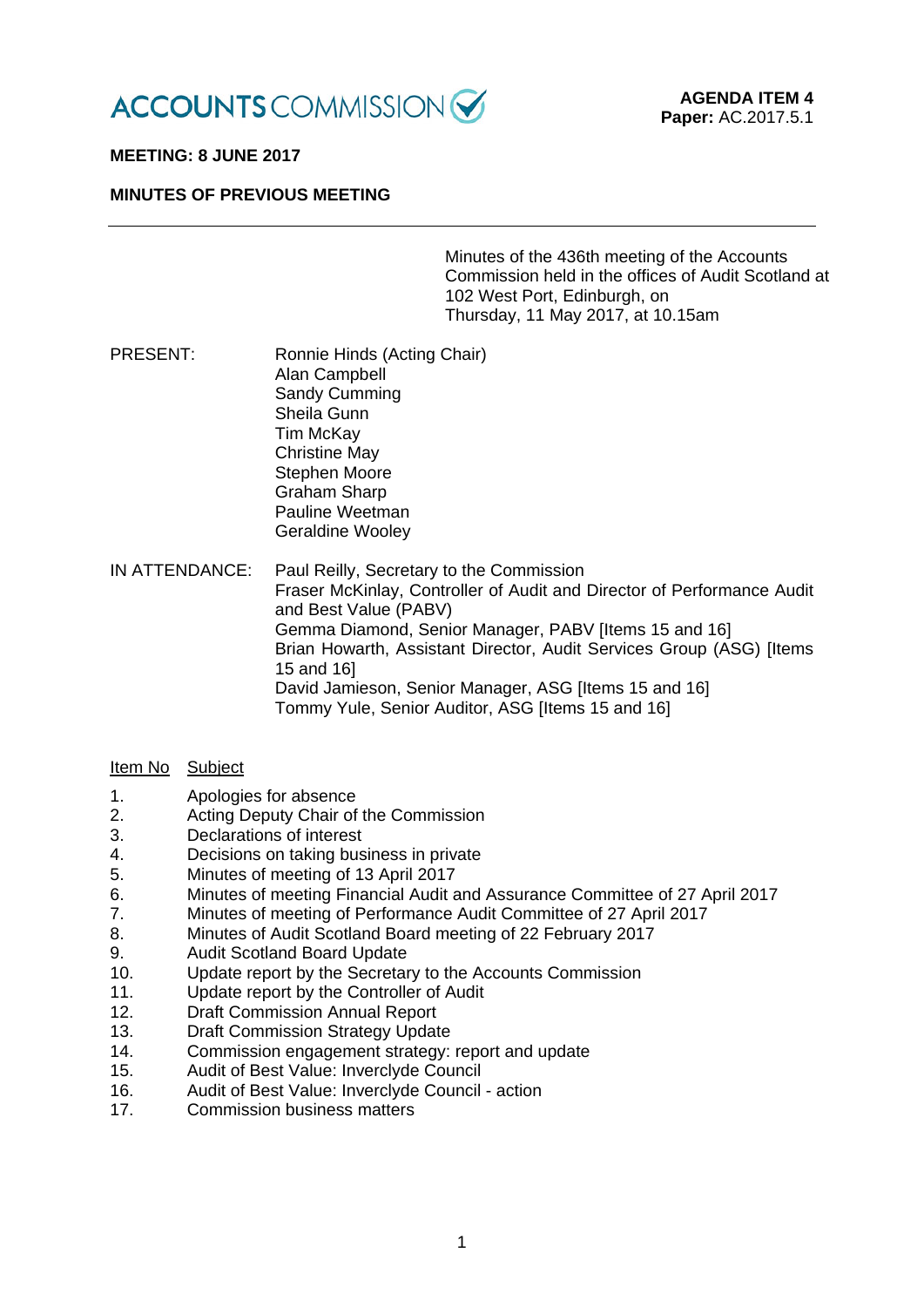# Opening remarks

Ronnie Hinds advised that members had been informed of the death of Douglas Sinclair, and he had conveyed to Douglas' family the sympathies of all of those involved in the Commission.

### 1. Apologies for absence

It was noted that apologies for absence had been received from Sophie Flemig.

# 2. Acting Deputy Chair of the Commission

The Commission considered a report by the Secretary to the Commission advising of the outcome of the process that the Commission had agreed to appoint an Acting Deputy Chair.

The Commission, having noted that the process had been completed, agreed that Christine May be appointed as Acting Deputy Chair, subject to the endorsement of the Minister of Local Government and Housing.

# 3. Declarations of interest

The following declaration of interest was made:

• Christine May, in items 10, 13 and 15, as Chair of Fife Cultural Trust, in relation to references to arm's length external organisations.

# 4. Decisions on taking business in private

It was agreed that Item 16 be taken in private, as it would require the Commission to consider actions in relation to a report by the Controller of Audit. The Commission is then obliged by statute to inform the council in question of its decision, which the Commission does before making the decision public.

The Chair advised that there was no business for item 17 and thus would not require discussion.

### 5. Minutes of meeting of 13 April 2017

The minutes of the meeting of 13 April 2017 were approved as a correct record.

Arising therefrom, advice was noted from the Secretary that:

- In relation to item 6 (first bullet point), a response to the Committee was reported elsewhere on today's agenda.
- In relation to item 6 (second bullet point), a briefing on non-domestic rates would be reported to the Commission at its June meeting.
- In relation to paragraph 8, a response to the consultation was reported elsewhere on today's agenda.
- In relation to paragraph 12, the Commission's two equality outcomes reports were published on 27 April.

### 6. Minutes of meeting Financial Audit and Assurance Committee of 27 April 2017

The minutes of the meeting of the Financial Audit and Assurance Committee of 27 April 2017 were approved as a correct record.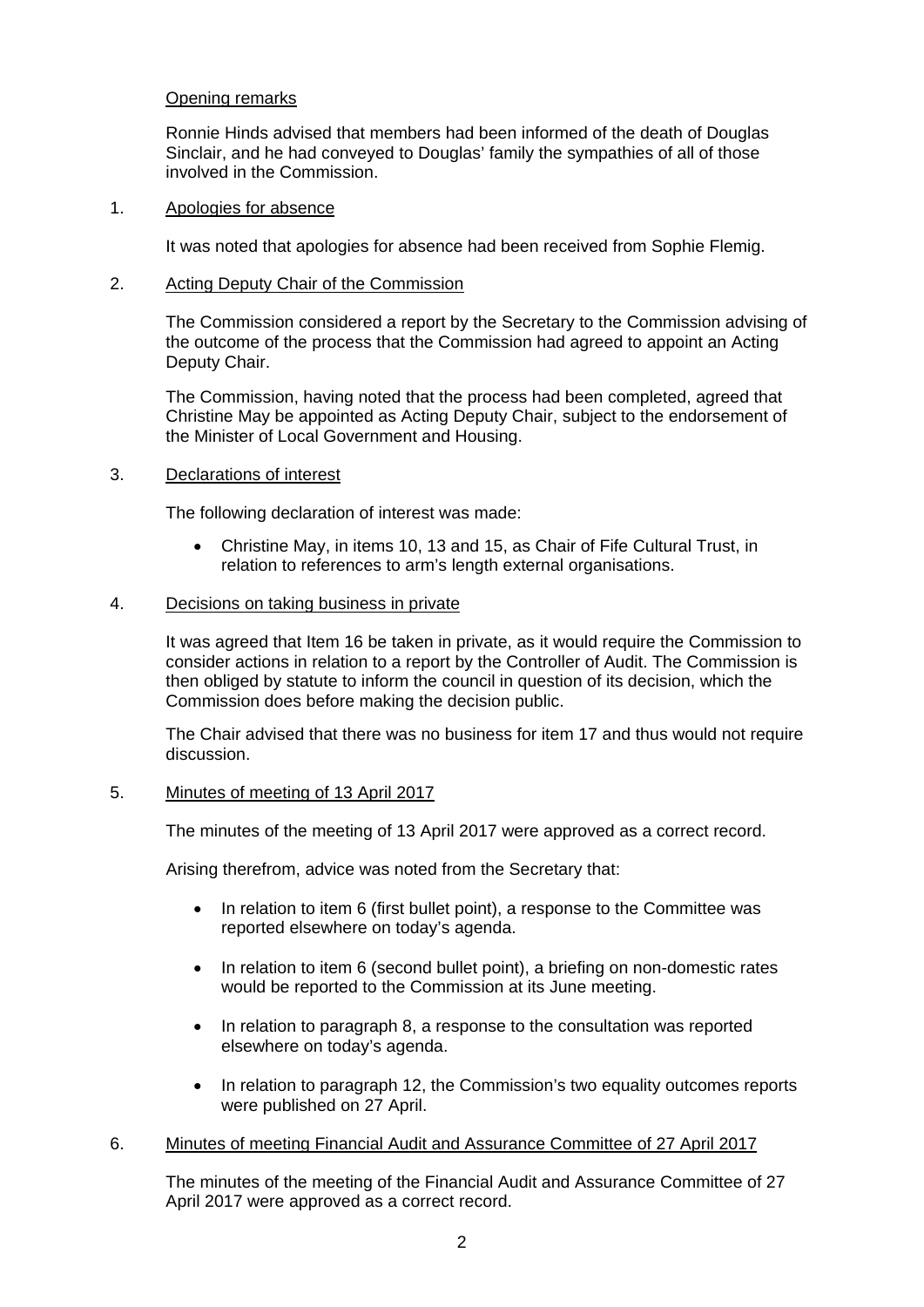# 7. Minutes of meeting of Performance Audit Committee of 27 April 2017

The minutes of the meeting of the Performance Audit Committee of 27 April 2017 were approved as a correct record, subject to noting, in relation to paragraph 2, advice from Sandy Cumming that he is Vice-Chair of Scotland's Rural College.

# 8. Minutes of Audit Scotland Board meeting of 22 February 2017

The minutes of the meeting of Audit Scotland Board of 22 February were noted.

The Commission:

- Commended Sobhan Afzal, Trainee Auditor, for achieving the highest results for the ICAS Advanced Finance Test of Professional Skills exam in December 2016.
- Noted advice from the Director of PABV that the Assistant Auditor General would be appearing at an evidence session hosted by the Public Audit and Post-Legislative Scrutiny Committee as part of its post-legislative scrutiny of the National Fraud Initiative. He also advised that four councils (Aberdeen City Council, Midlothian Council, Moray Council and South Lanarkshire Council) would also be taking part in the session.

# 9. Audit Scotland Board Update

The Chair provided a verbal update on recent Audit Scotland Board activity.

10. Update report by the Secretary to the Accounts Commission

The Commission considered a report by the Secretary to the Commission providing an update on significant recent activity relating to local government and issues of relevance or interest across the wider public sector.

During discussion, the Commission:

• In relation to paragraph 5, in response to a query from Alan Campbell, agreed that more information be provided on any studies of the effects of Scottish Ministers' Public Sector Pay Policy.

*Action: Director of PABV*

- In relation to paragraph 12:
	- o agreed the recommendation of the Commission's committees that a response to the Scottish Parliament's Budget Process Review Group's consultation on its [interim report](http://www.parliament.scot/parliamentarybusiness/CurrentCommittees/100930.aspx) be made jointly with the Auditor General and delegated to the Chair for sign-off.
	- o noted the terms of the response as agreed by the Chair and submitted on the Commission's behalf.
- In relation to paragraph 15, agreed not to respond to the Scottish Government consultation on Safe and Effective Staffing in Health and Social Care.
- In relation to paragraph 31, in response to query from Tim McKay, that more information be provided on the Improvement Service's 'associates framework'.

*Action: Secretary*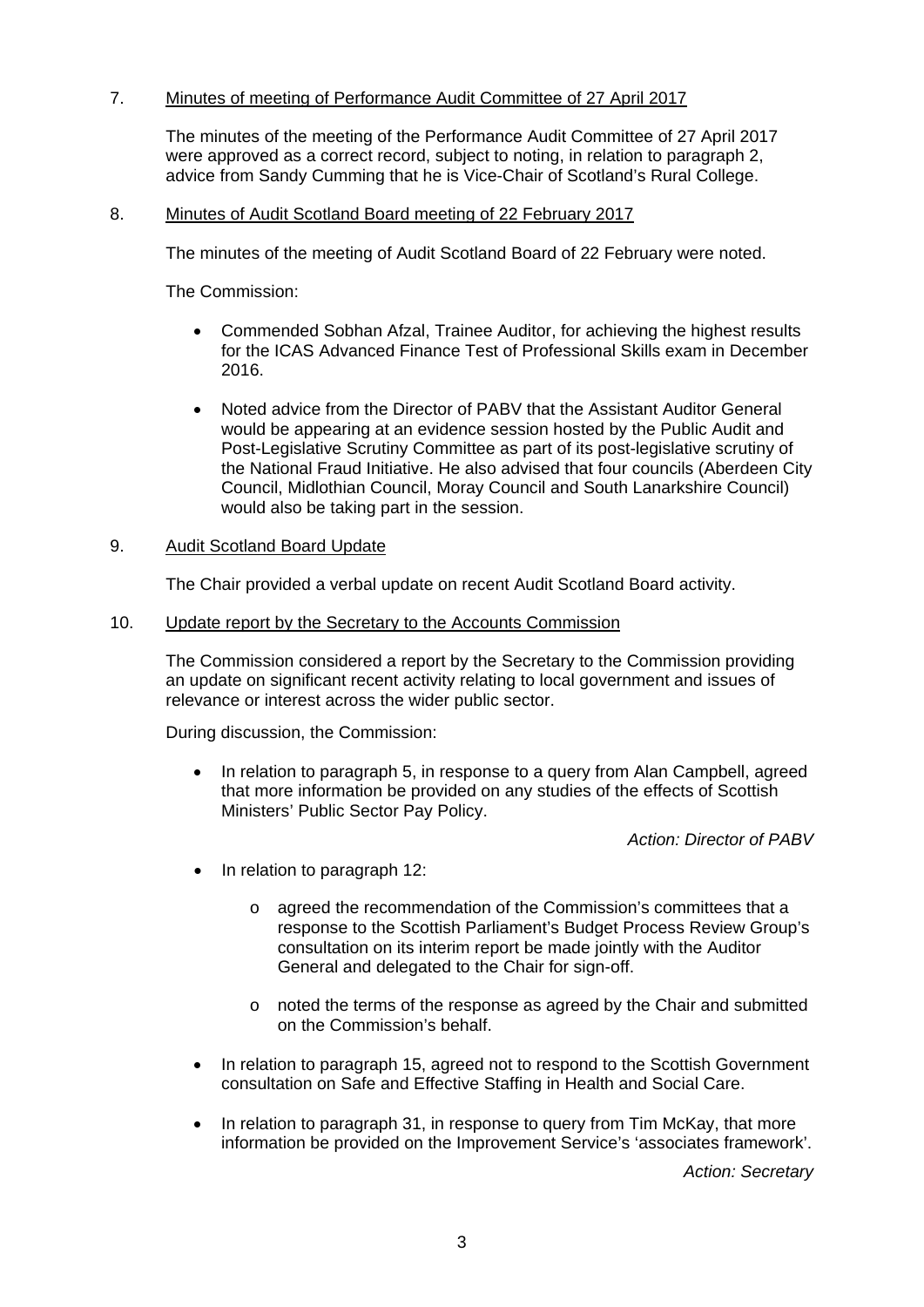Following discussion, the Commission agreed to note the report.

### 11. Update report by the Controller of Audit

The Controller of Audit provided a verbal update on his recent activity including meetings and discussions with stakeholders.

Following discussion, the Commission noted the update.

# 12. Draft Commission Annual Report

The Commission considered a report by the Secretary to the Commission proposing for publication the content of the Commission's annual report 2016/17 and accompanying annual action plan progress report.

Following discussion, the Commission agreed to approve the annual report 2016/17 and accompanying annual action plan progress report, subject to a number of drafting changes agreed during discussion.

*Action: Secretary*

# 13. Draft Commission Strategy Update

The Commission considered a report by the Secretary to the Commission proposing a revised Commission Strategy 2017-22 and accompanying annual action plan, arising from the Commission's considerations at its Strategy Seminar.

Following discussion, the Commission agreed:

- To approve the revised Commission Strategy 2017-22 and annual action plan, subject to a number of drafting changes agreed during discussion.
- The publication arrangements and next steps for promotion and implementation of the Strategy.

*Action: Secretary*

### 14. Commission engagement strategy: report and update

The Commission considered a report by the Secretary to the Commission proposing (a) a progress report against the Commission's Engagement Strategy; and (b) a revised Engagement Strategy for 2017/18.

Following discussion, the Commission agreed:

- To continue using the model of a rolling strategy accompanied by a more detailed action plan.
- To approve a revised Engagement Strategy and action plan 2017/18.
- The publication arrangements and next steps for promotion and implementation of the Strategy.

*Action: Secretary*

### 15. Audit of Best Value: Inverclyde Council

The Commission considered a report by the Secretary to the Commission seeking its consideration of the Controller of Audit's report of the Best Value audit of Inverclyde Council and seeking direction on how to proceed.